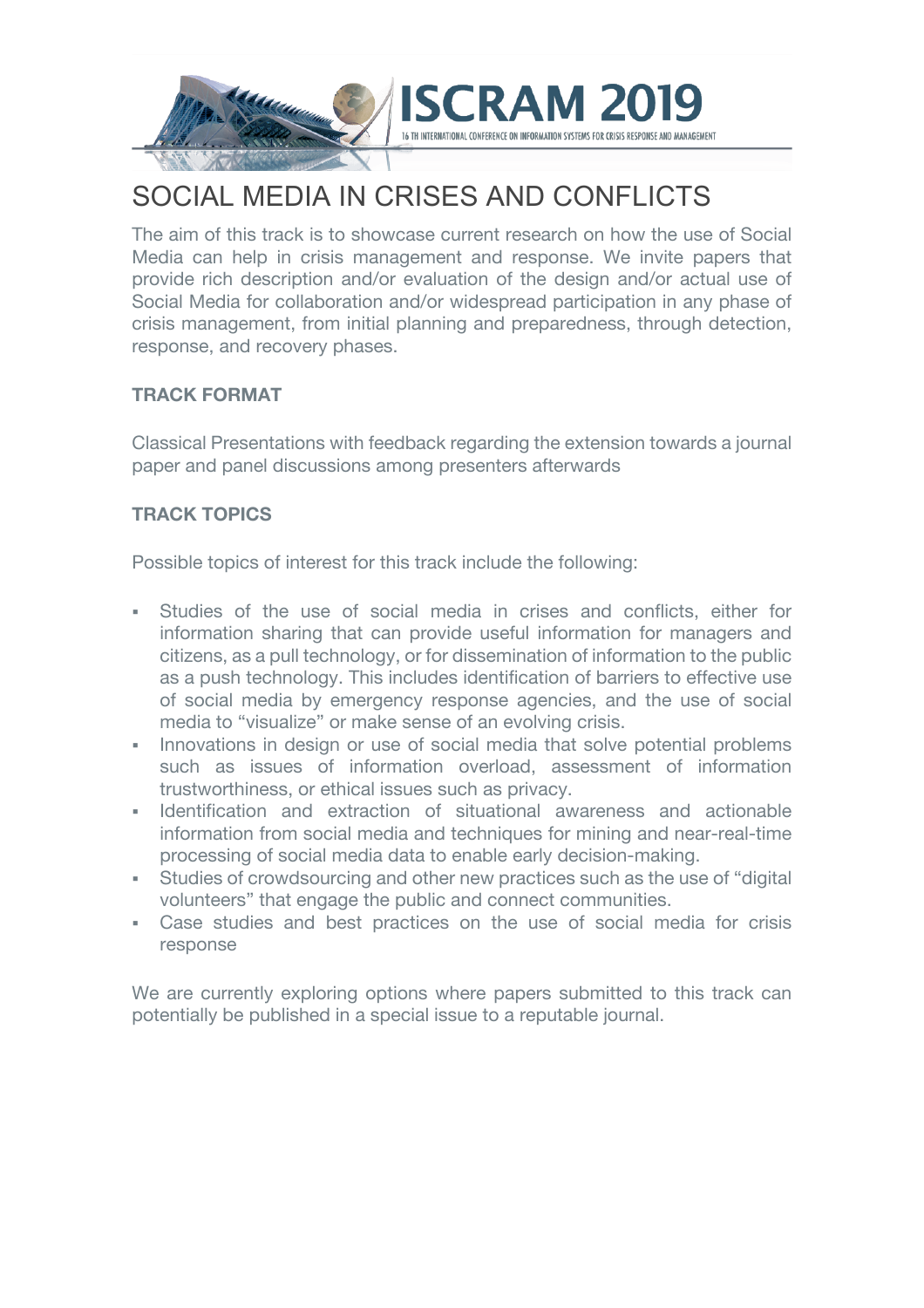

### **TRACK CO-CHAIRS**



ND MANAGEMENT

#### Starr Roxanne Hiltz

#### NEW JERSEY INSTITUTE OF TECHNOLOGY, USA

Starr Roxanne Hiltz, Distinguished Professor Emerita of Information Systems, defined the electronic frontier with her groundbreaking research and prescient, award-winning books about the impact of virtual online communities and the potential of communicating through computers.



#### Amanda Lee Hughes

#### BRIGHAM YOUNG UNIVERSITY, USA

Amanda Lee Hughes is an assistant professor in the Information Technology Program at Brigham Young University. Prof. Hughes' research interests lie in understanding the issues that arise when information communication technologies (ICTs) are introduced into social contexts (and vice versa). Her overarching goal in conducting this type of research is to implement and deploy software systems based on deep understandings of the social context in which they reside.